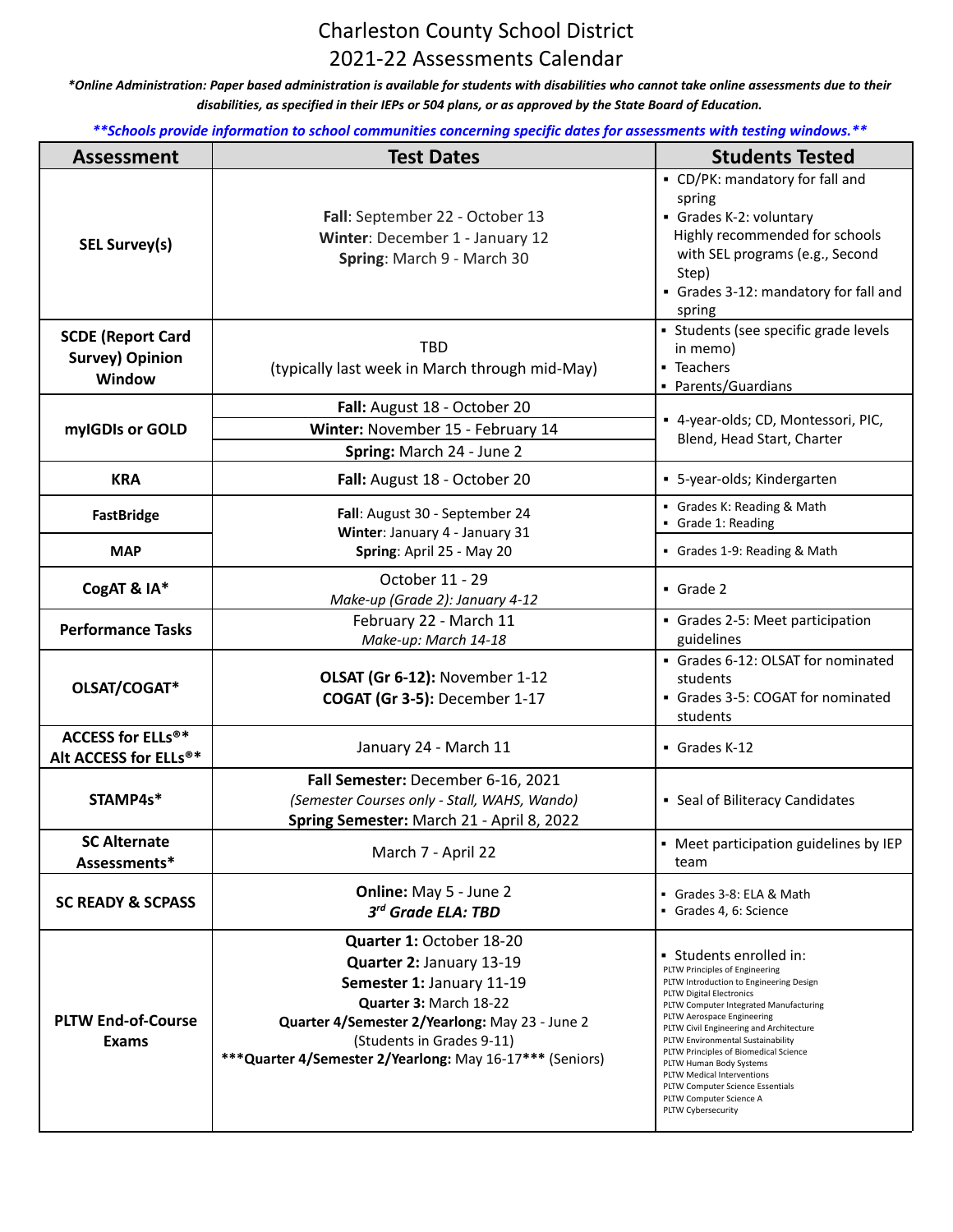## Charleston County School District 2021-22 Assessments Calendar

| <b>Assessment</b>              | <b>Test</b>                                                                           | <b>Students Tested</b>                                                     |  |
|--------------------------------|---------------------------------------------------------------------------------------|----------------------------------------------------------------------------|--|
|                                | Benchmark 1 ELA & Math, October 18-21                                                 |                                                                            |  |
|                                | Benchmark 1st Qtr 6th grade Science: October 11 - 15                                  |                                                                            |  |
| <b>Elementary &amp; Middle</b> | Benchmark 2 ELA & Math, February 7-11                                                 | Grades 3-8: ELA & Math                                                     |  |
| <b>School Benchmark</b>        | Benchmark 2nd Qtr 6th grade Science: December 13 - 16                                 |                                                                            |  |
| <b>Assessments</b>             | Benchmark 3rd Qtr 6th grade Science: March 7 - 11                                     |                                                                            |  |
|                                | Final Comprehensive Benchmark ELA & Math, March 30-April 8                            |                                                                            |  |
|                                | Final Comp Benchmark Grade 4/6 Science: March 21 -25                                  |                                                                            |  |
|                                | Semester 1 - Midterm Benchmark, October 4-8;                                          |                                                                            |  |
|                                | Final/Comprehensive Benchmark, December 1-8                                           | <b>Students Enrolled in:</b><br>· Biology 1                                |  |
|                                | (Final/Comprehensive Benchmark ECHS ONLY, November                                    |                                                                            |  |
| <b>Benchmark</b>               | $19-23$                                                                               | - Algebra 1/Intermediate                                                   |  |
| <b>Assessments for</b>         | Semester 2 - Midterm Benchmark, March 14-18;                                          | Algebra                                                                    |  |
| <b>EOCEP Courses</b>           | (Midterm Benchmark ECHS ONLY, March 21-25)                                            | U.S. History &                                                             |  |
|                                | Final/Comprehensive Benchmark, May 2-6                                                | Constitution/AP US History                                                 |  |
|                                | Yearlong - Midterm Benchmark, January 19-28;                                          | • English 2                                                                |  |
|                                | (Midterm Benchmark ECHS ONLY, January 10-14)                                          |                                                                            |  |
|                                | Final/Comprehensive Benchmark, April 25 -May 6                                        |                                                                            |  |
|                                | Fall/Winter: December 3 - January 14                                                  | • Biology 1                                                                |  |
|                                | *12/3 - 12/9 - Eng 2 WRITING only                                                     | • Algebra 1/ Intermediate                                                  |  |
|                                | 12/10 - 1/14 - All EOCs                                                               | Algebra                                                                    |  |
| EOCEP*                         | Spring: May 5 - June 2                                                                | · U.S. History                                                             |  |
|                                | *5/5 - 5/11 - Eng 2 WRITING only<br>5/12 - 6/2 - ALL EOCEPs (including Eng 2 Writing) | • English 2                                                                |  |
|                                | ** Any Senior student must complete ALL EOCs by May 17                                | o Writing & Reading (2<br>separate days)                                   |  |
|                                |                                                                                       |                                                                            |  |
|                                | Summer 2022: June 27 - August 3                                                       |                                                                            |  |
| <b>PSAT/NMSQT</b>              | October 13 (Makeup = October 26)                                                      | Grade 8, 9GR20-22                                                          |  |
|                                | <b>Accommodation Requests Deadline: August 24</b>                                     |                                                                            |  |
| <b>PreACT</b>                  | Determined by schools (September 1 - June 1)                                          | $-9$ GR21                                                                  |  |
| Ready to Work*                 | 9GR19 Retakes: October 25 - 29                                                        | • 9GR19 - retakes                                                          |  |
| (WIN)                          | 9GR20 + 9GR19 Retakes: March 21 - April 15                                            | · 9GR20 - SPRING ONLY                                                      |  |
|                                | <b>School Day Test Dates (State and District Testing)</b>                             |                                                                            |  |
|                                | <b>ACT</b><br>4th year students who did not test in Spring ONLY -                     |                                                                            |  |
|                                | October 5 (Accom. Deadline - August 27)                                               |                                                                            |  |
|                                | October 19 (Accom. Deadline - August 27)                                              | Grade 11 ( $3^{rd}$ year of high                                           |  |
|                                |                                                                                       | school) OR fall testing for                                                |  |
|                                | 3rd year students -<br>March 8 (Accom Deadline - TBD)                                 | 4th year students who did<br>not choose and take a test<br>in Spring 2021. |  |
|                                | March 22 (Accom Deadline - TBD)                                                       |                                                                            |  |
|                                |                                                                                       |                                                                            |  |
| <b>College Entrance</b>        | <b>SAT</b>                                                                            | Free - ACT or SAT: Parent                                                  |  |
| <b>Exams</b>                   | 4th year students who did not test in Spring ONLY -                                   | choice of 1 test (letter                                                   |  |
|                                | October 13 - (Accom Deadline - August 24)                                             | required)                                                                  |  |
|                                | October 28 - (Accom Deadline - September 8)                                           |                                                                            |  |
|                                | 3rd year students -                                                                   | ** April date may be too                                                   |  |
|                                | March 2 - (Accom Deadline - January 11)                                               | late for reimbursement,<br>NOT recommended*                                |  |
|                                | March 23 - (Accom Deadline - February 1)                                              |                                                                            |  |
|                                | April 26 - (Accom Deadline - March 7)**                                               |                                                                            |  |
|                                |                                                                                       |                                                                            |  |